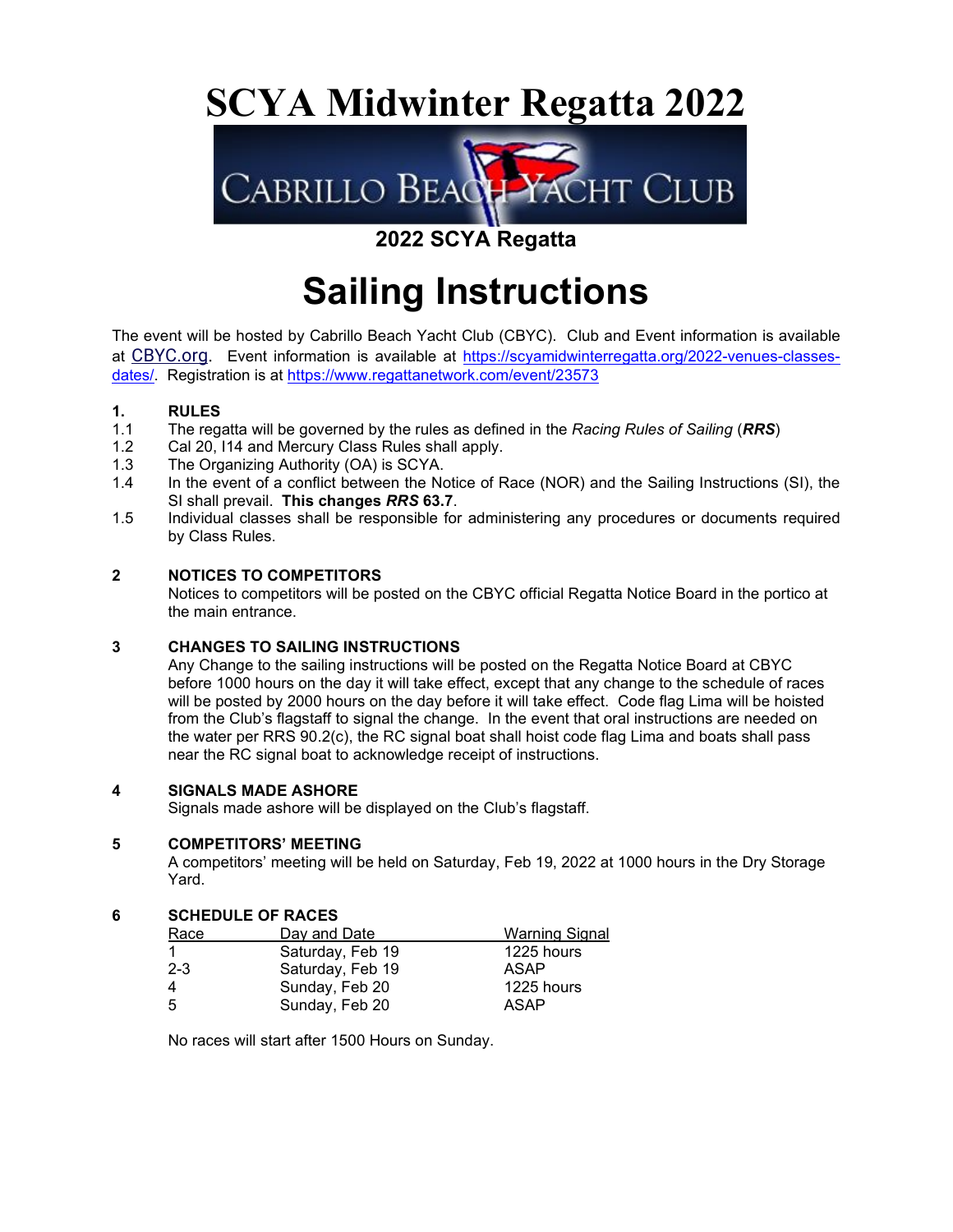#### **7 Class Flags:**

| Class   | Flag               |
|---------|--------------------|
| Cal 20  | Cal 20 Class logo  |
| 114     | I 14 Class logo    |
| Mercury | Mercury Class logo |

#### **8 RACING AREA**

The racing area will be in the upper breakwater, approximately (0.7) mile at SE of Cabrillo Marina.

#### **9 THE COURSES**

- 9.1 The course diagrams and descriptions are detailed on the Course Appendix A attached.
- 9.2 Mark W will be rounded to port
- 9.3 When rounding the gate marks (L/S and L/P, D/S and D/P), boats shall sail between the gate marks from the direction of the previous mark and round either gate mark. In the event that one of the gate marks is missing, boats shall round the remaining mark to port.
- 9.4 The number of the course to be sailed will be signaled by numeral pennant below the class warning flag on the Race Committee (RC) signal boat.
- 9.5 The approximate compass bearing from the starting line to Mark W will be hailed on VHF channel 72 from the RC signal boat before each warning signal.

## **10 MARKS**

- Marks W, L/P, L/S, D/P and D/S will be orange tetrahedrons.
- 10.2 New Mark W, as described in instruction 13.1, will be a yellow tetrahedron.
- 10.3 The Starting marks, as described in instruction 11.2, will be staffs displaying an orange flag.
- 10.4 The Finishing marks, as described in instruction 14.1, will be staffs displaying an orange flag.

#### **11 THE START**

- 11.1 Races will be started using *RRS* rule 26.
- 11.2 The starting line will be between a staff displaying an orange flag on the RC signal boat and a staff displaying an orange flag located on the PORT side of the RC signal boat.
- 11.3 Signals will be made from the RC signal boat at the starboard end of the starting line.
- 11.4 The number of the course to be sailed may be displayed with the warning signal flag.
- 11.5 To inform boats that a starting sequence is about to commence, multiple sound signals will be made approximately one minute before the warning signal for the first class to start.

#### **12 RECALLS**

 Individual recalls will be handled in accordance with **rule 29.1**. The RC may attempt to hail boats over early on VHF channel 72. Boats may be hailed by SAIL NUMBER or BOAT NAME. Failure of equipment, failure to hear a hail, delay in hailing or the order in which hails are given shall not be grounds for redress. **This changes** *RRS* **Rule 62.1(a)** 

#### **13 CHANGE OF THE POSITION OF THE NEXT MARK**

- 13.1 To change the position of the next mark, the RC will lay a new mark and MAY remove the original mark as soon as practicable. The change will be signaled before the leading boat has begun the leg toward the new mark, although the new mark may not yet be in position.
- 13.2 A change of course will be signaled near the mark beginning the leg being changed by a RC boat that will display code flag "C" and sound a horn periodically.
- 13.3 When in a subsequent change of course is signaled and a new mark is replaced, it will be replaced with an original mark.

### **14 THE FINISH**

The finish line will be between a staff displaying a blue flag on the RC signal boat and a staff displaying an orange flag located to PORT of the RC signal boat

#### **15 PENALTY SYSTEM**

US Sailing Prescription Appendix V - Alternate Penalties *RRS* **rules V1** and **V2** will apply.

#### **16 TIME LIMITS**

Boats failing to finish within 30 minutes after the first boat sails the course and finishes will be scored Did Not Finish. **This changes** *RRS* **rules 35 and A4.**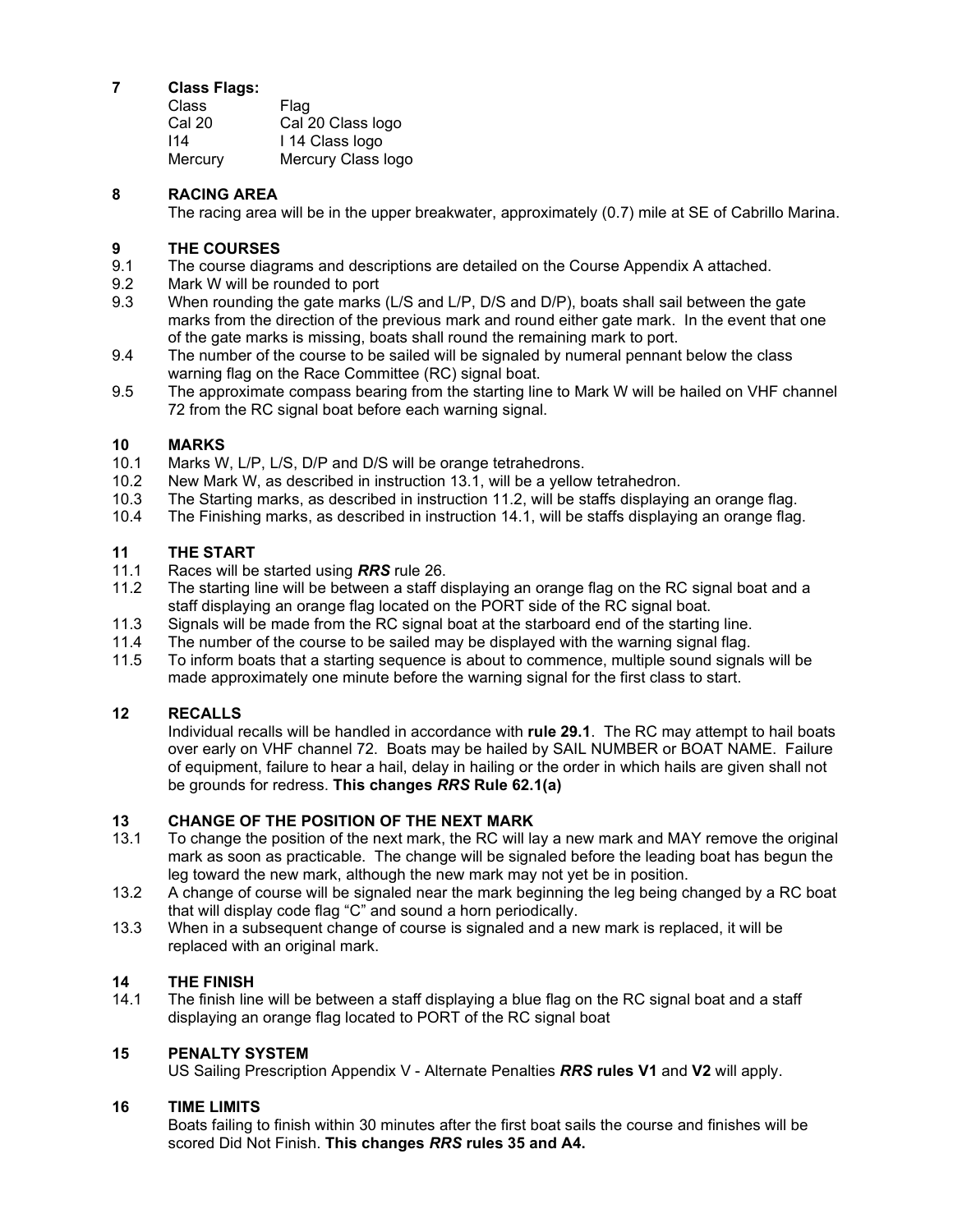## **17 PROTESTS AND REQUESTS FOR REDRESS**

- 17.1 A boat intending to protest **shall** notify the race committee of her intentions and the boat(s) to be protested promptly after finishing that race or retirement. **This changes** *RRS* **rule 61.1(a).**
- 17.2 Protests shall be written and lodged with the jury there within one hour after the time the race committee boat docks. Protest forms are available on RC Signal boat Cabrillo. Protest form shall be delivered to protest box near the Junior contain in Dry Storage Yard. Protest will be heard at location to be posted.
- 17.3 Within 15 minutes after the expiration of the protest filing period, a notice of filed protests will be posted on the Regatta Notice Board in Dry Storage Yard.

### **18 SCORING**<br>18.1 The Low P

The Low Point System of Appendix A will apply, except that each boat's total score will be the sum of her scores for all races completed. **This changes** *RRS* **rule A2.1.** Five (5) Races are scheduled of which Three (3) shall be completed to constitute a regatta.

### **19 SAFETY REGULATIONS**<br>**19.1** Before the first warning sig

- Before the first warning signal for the first race each day, each boat shall, on starboard tack, pass close behind the stern of the race committee boat and hail her sail number, which will be acknowledged. A boat failing to do so will be notified of her first infringement and for any subsequent infringement may be scored "DNS".
- 19.2 A boat that retires from a race shall notify the race committee boats before leaving the course area or, if that is not possible, immediately after arriving ashore.
- 19.3 Boats that hamper ocean going commercial or naval vessels, causing a dangerous situation while racing shall be subject to protest. All boats shall also stay clear of designated restricted dangerous construction areas, dredging, or other hazards and shall comply with restrictions placed on the use of any navigable waters by local governments and the U.S. Coast Guard. Such a protest may be made by the Race Committee or another yacht.

### **20 RADIO COMMUNICATION**<br>20.1 A boat shall neither make ra

- A boat shall neither make radio transmissions while racing nor receive radio communications not available to all boats. This restriction also applies to mobile telephones.
- 20.2 Radio communication to the boats racing will be on VHF Channel 72.
- 20.3 No boat shall transmit or receive on the Amateur Radio Bands.

#### **21 PRIZES**

Trophies will be awarded following the last race on Sunday at location to be posted.

#### **22 DISCLAIMER OF LIABILITY**

Competitors participation in this regatta is entirely at their own risk. See rule 4, Decision to race. The OA will not accept any liability from material damage or personal injury or death sustained in conjunction with or prior to, during or after the regatta.